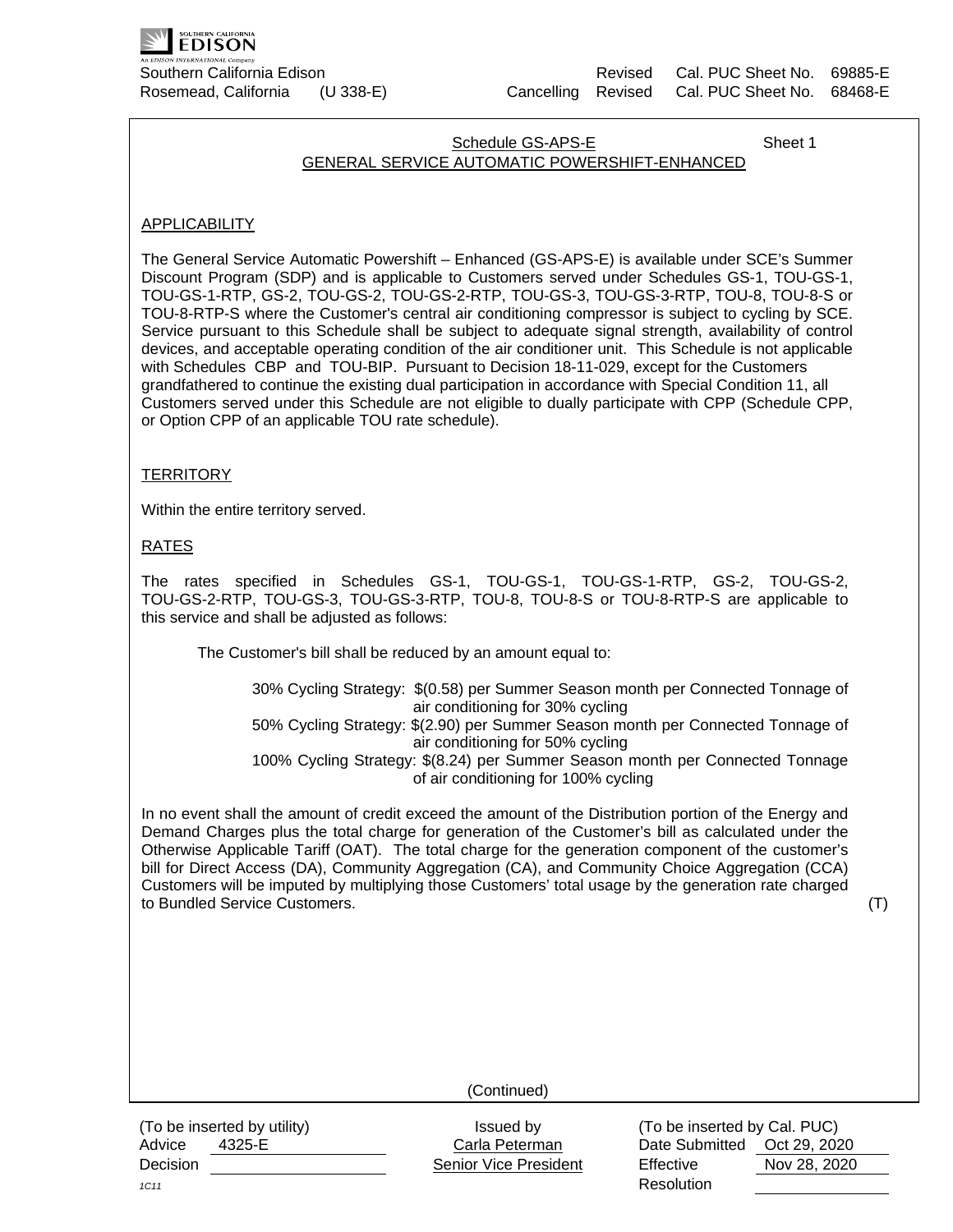

# Schedule GS-APS-E Sheet 2 GENERAL SERVICE AUTOMATIC POWERSHIFT-ENHANCED

### (Continued)

## SPECIAL CONDITIONS

- 1. SDP Event: Cycling will be accomplished utilizing the control device during cycling events as defined in Special Condition 7 to cycle off the air conditioning compressor for up to 9 minutes out of every 30 minutes for 30% cycling, 15 minutes out of every 30 minutes for 50% cycling, or 30 minutes out of every 30 minutes for 100% cycling. Credit in accordance with the rates above will commence on the latter of the next meter read date or the first Summer Season billing month following completion of the installation of the control device and shall continue each month of the Summer Season thereafter whether or not any cycling has been performed during that month.
- 2. Summer Season Bill Credit: The Summer Season shall commence at 12:00 a.m. on June 1 and continue until 12:00 a.m. on October 1 of each year.
- 3. Control Device: SCE, at its own expense, will furnish, own, operate, and maintain the control device installed by SCE or SCE designated contractor at each customer's premises. Failure to meet the operable equipment requirement of this Schedule, or failure of a customer to provide access to SCE to the direct load control device, upon request by SCE, may result in the suspension of the credits and may result in removal from this Schedule.
- 4. Term of Service: Service under this Schedule shall be for a minimum of one year from the date on which service under this Schedule begins. The election or cancellation of service under this Schedule by a customer does not prohibit the customer from making another rate change within 12 months, if applicable.
- (N) | (N)

- 5. Electric Usage Criteria for Program Eligibility.
	- a. Minimum Electric Usage Threshold. All customers served under this Schedule must register a minimum of 0.2 kWh of electric usage per air conditioner tonnage enrolled in the SDP program during the hour prior to the start of the SDP event or the hour after the end of the SDP event for no less than one SDP event in each calendar year.
	- b. Electric Usage Eligibility. An annual review of customer's electric usage will be conducted by SCE no later than January 31 of each calendar year. At the annual review time, SCE will determine in its reasonable discretion whether a customer served under this Schedule a full year in the previous calendar year has met the condition listed in Special Condition 5.a. above.
	- c. Removal. Upon conducting the annual review, if SCE in its reasonable discretion has determined that a customer has not met the conditions listed in Special Condition 5.a. above, the customer will be removed from this Schedule on the next regularly scheduled meter read date.
	- d. Re-enrollment. Any customer removed from this Schedule under Special Condition 5.c above is not eligible to enroll into this Schedule during the subsequent 12 months.
- 6. Meter Requirements: Effective January 1, 2017, an Edison SmartConnect® meter or an interval data recorder (IDR) meter capable of registering hourly interval usage data is required for all customers enrolling to participate in this Schedule.

(To be inserted by utility) Issued by  $($ To be inserted by Cal. PUC) Advice 3923-E-A R.O. Nichols Date Submitted May 21, 2019 Decision President Effective Jan 19, 2019 *2C5* Resolution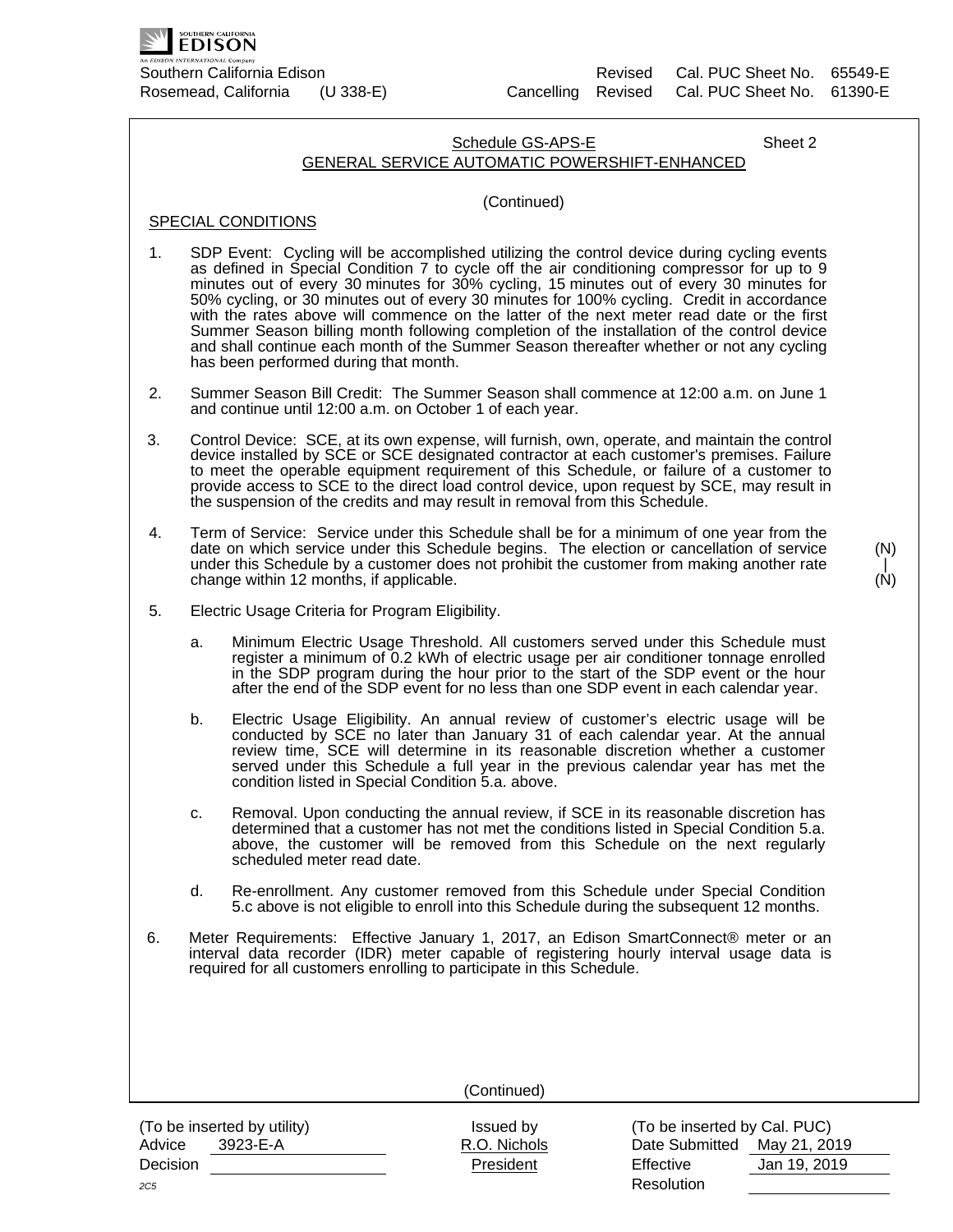

# Schedule GS-APS-E Sheet 3 GENERAL SERVICE AUTOMATIC POWERSHIFT-ENHANCED

#### (Continued)

- 7. Cycling Event: A cycling event is one in which an air conditioning compressor may be cycled off:
	- a. After the California Independent System Operator (CAISO)has (i) publicly declared a Warning, Stage 1, Stage 2, Stage 3 or Transmission Emergency and (ii) has taken all necessary steps to prevent the further degradation of its operating resources according to Operating Procedure 4420;
	- b. Upon determination by SCE's grid control center of the need to implement load reductions in SCE's service territory;
	- c. At the discretion of SCE's energy operations center in response to a CAISO economic award in the wholesale market, or high wholesale energy prices; or
	- d. At the discretion of SCE or CAISO for program evaluation or system contingencies;
- 8. SDP Event Period:

The number of SDP Events triggered under Special Condition 7 is unlimited, but the total SDP Event hours triggered under Special Condition 7 is limited to a cumulative total of no more than 180 hours per calendar year, per service account. Multiple cycling events per day are possible and cycling events are limited to a cumulative total of no more than six hours per day. (D)

SDP Event hours triggered under Special Condition 7.c. are limited per service account, as follows:

- a. A maximum of 20 hours annually may be triggered and will be inclusive of all event hours triggered under Special Condition 7;
- b. Events will be limited to four hours per day;
- c. Events will be limited to no more than three consecutive non-holiday weekdays; and
- d. Events may only be called between the hours of 11:00 a.m. and 8:00 p.m. and cannot be called on weekends or SCE holidays.

In the event of a system emergency, SCE may, at its discretion, extend the cycling event beyond the six hour limit. However, no new SDP Event will be initiated after the six hour limit has been met.

(Continued)

(To be inserted by utility) Issued by Moreover the inserted by Cal. PUC) Advice 4476-E Carla Peterman Date Submitted Apr 22, 2021 Decision 21-03-056 **Senior Vice President** Effective Apr 22, 2021 *3C14* **Resolution**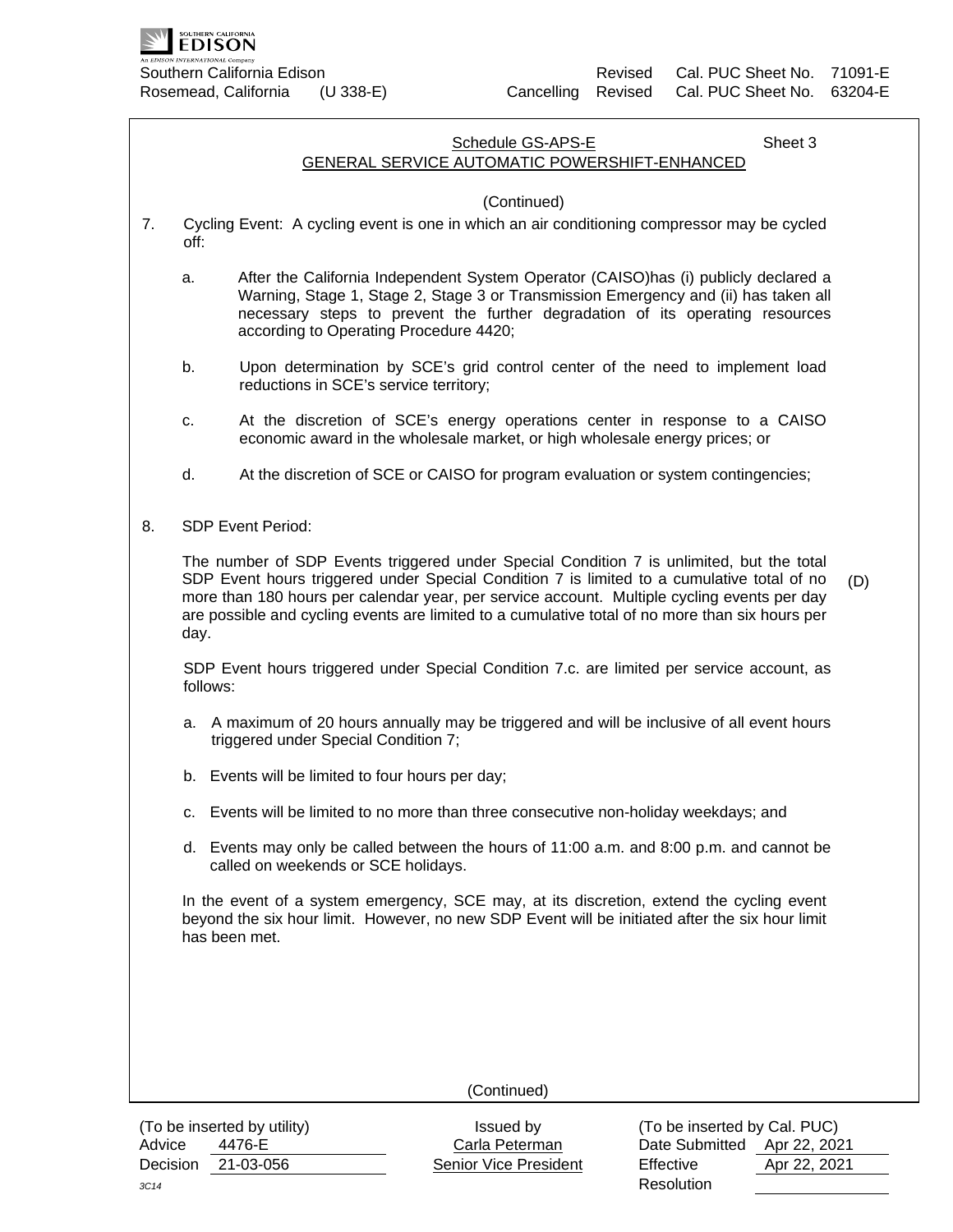

# Schedule GS-APS-E Sheet 4 GENERAL SERVICE AUTOMATIC POWERSHIFT-ENHANCED (Continued) (Continued) SPECIAL CONDITIONS (Continued) 9. Cycling Strategy Change: At Customer's request, SCE shall change the Cycling Strategy for participating SDP customers as follows: a. Change to a lower percentage Cycling Strategy: The Customer may downgrade to the 50% Cycling Strategy once and the 30% Cycling Strategy once within a 12 month period under this Schedule at no charge. b. Change to a higher percentage Cycling Strategy: A Customer may upgrade to a higher percentage Cycling Strategy at any time. 10. Direct Access (DA), Community Aggregation (CA), and Community Choice Aggregation Service (CCA Service): A Customer receiving DA, CA, or CCA Service shall notify its Energy Service Provider (ESP) or Community Choice Aggregator (CCA), as applicable, and Scheduling Coordinator that its air-conditioning load is subject to cycling events under this Schedule. 11. Relationship to Other Demand Response Programs: Customer's service accounts who are enrolled on this Schedule may participate in Schedule OBMC. Only Customers dually participating in this Schedule and CPP (Schedule CPP or CPP Option of an applicable TOU Schedule) prior to October 26, 2018 are grandfathered to continue the existing dual participation. All other Customers served under this Schedule are not eligible for service to dually participate with CPP. Customer's service accounts on this Schedule may also participate in other SCE resource contracts, provided specific contract provisions allow for such dual participation. Customer's service accounts on this Schedule shall not participate in the CAISO's Ancillary Services Load Program. For Customers' service accounts grandfathered to continue to dually participate with CPP, the sum of credits provided by the GS-APS-E and CPP programs will be capped. The capped credit amount, also known as the Maximum Available Credit, is listed per the Customer's OAT in the applicable rate section of Schedule CPP or Option CPP. These grandfathered customers are capped at the megawatt level as of December 10, 2018. (T) (T) (T) (T) (T)  $\blacksquare$  $\blacksquare$ (T) (T) (T)

Advice 3957-E R.O. Nichols Date Filed Feb 27, 2019 Decision 18-07-006 President Effective Mar 1, 2019 *4C14* 18-11-027 Resolution

(To be inserted by utility) Issued by Issued by Issued by (To be inserted by Cal. PUC)